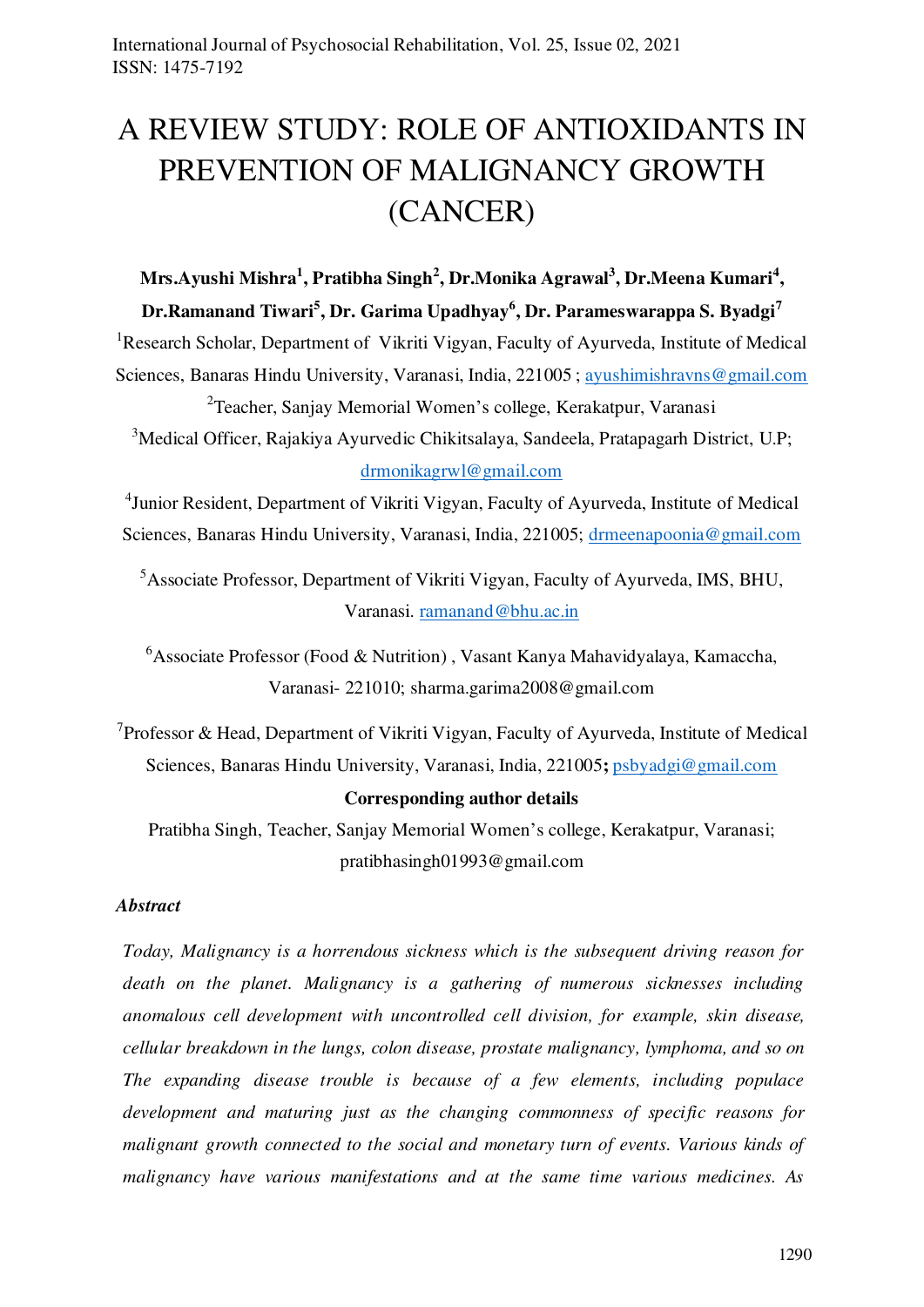*indicated by WHO-around sixteen percent of passing overall are because of disease. A few eating regimens forestall the danger of malignancy and there are others that expand the danger of disease. Along these lines, it is hard to demonstrate which food diminishes the danger of malignant growth and which nourishments cause disease. Cell reinforcements ensure our cells by annihilating free radicals and help diminish the danger of malignancy. Powerful counteraction endeavours may clarify the noticed decline in occurrence rates for certain diseases, for example, cellular breakdown in the lungs and cervical malignancy. In this article, we will discuss the role of antioxidants in reducing the risk of cancer.* 

*Key words -Cancer, Antioxidants, Nutrition intervention, Vitamin E intervention, Reduce, Risk* 

#### **Introduction**

Malignancy is a genuine infection spread far and wide. It is the biggest reason for death in created nations that can influence an individual of all ages. The IARC directed new information in 2018, with 18.1 million new cases revealed and 9.6 million of whom died of cancer around the world. One out of 5 men and one out of 6 ladies overall create malignancy during their lifetime, and one out of 8 men and one out of 11 ladies die of cancer. Around the world. More than 1 million Indians experience the ill effects of disease and in excess of 1300 Indians pass on because of malignancy consistently.<sup>1</sup> Cancer is a gathering of numerous sicknesses with unusual cell development, which can attack any piece of the body. Protuberance development, unusual and unreasonable dying, drawn-out hack, weight reduction, lack of sleep, outrageous torment in the influenced territory and changes in defecations might be side effects. Tobacco use causes numerous malignancies that represent about 22% of disease passings. 10% are because of corpulence, horrible eating routine, absence of actual work or unreasonable admission of liquor. Around 5–10% of malignant growths are brought about by a hereditary deformity. Different variables incorporate openness to ionizing radiation and ecological contaminations from specific kinds of disease. Consequently in excess of 100 sorts of malignancy influence people. There is no authoritative remedy for this, it very well may be relieved just when the disease cells are eliminated from the body by a medical procedure.<sup>2</sup> But its danger can be diminished by the utilization of cell reinforcements, evading a lot of liquor and smoking, maintaining a healthy weight, eating an excessive amount of green verdant vegetables, leafy foods, grains, and inoculation against certain irresistible infections, and maintaining a strategic distance from a lot of daylight. Cancer prevention agents are substances that can shield your cells from free radicals that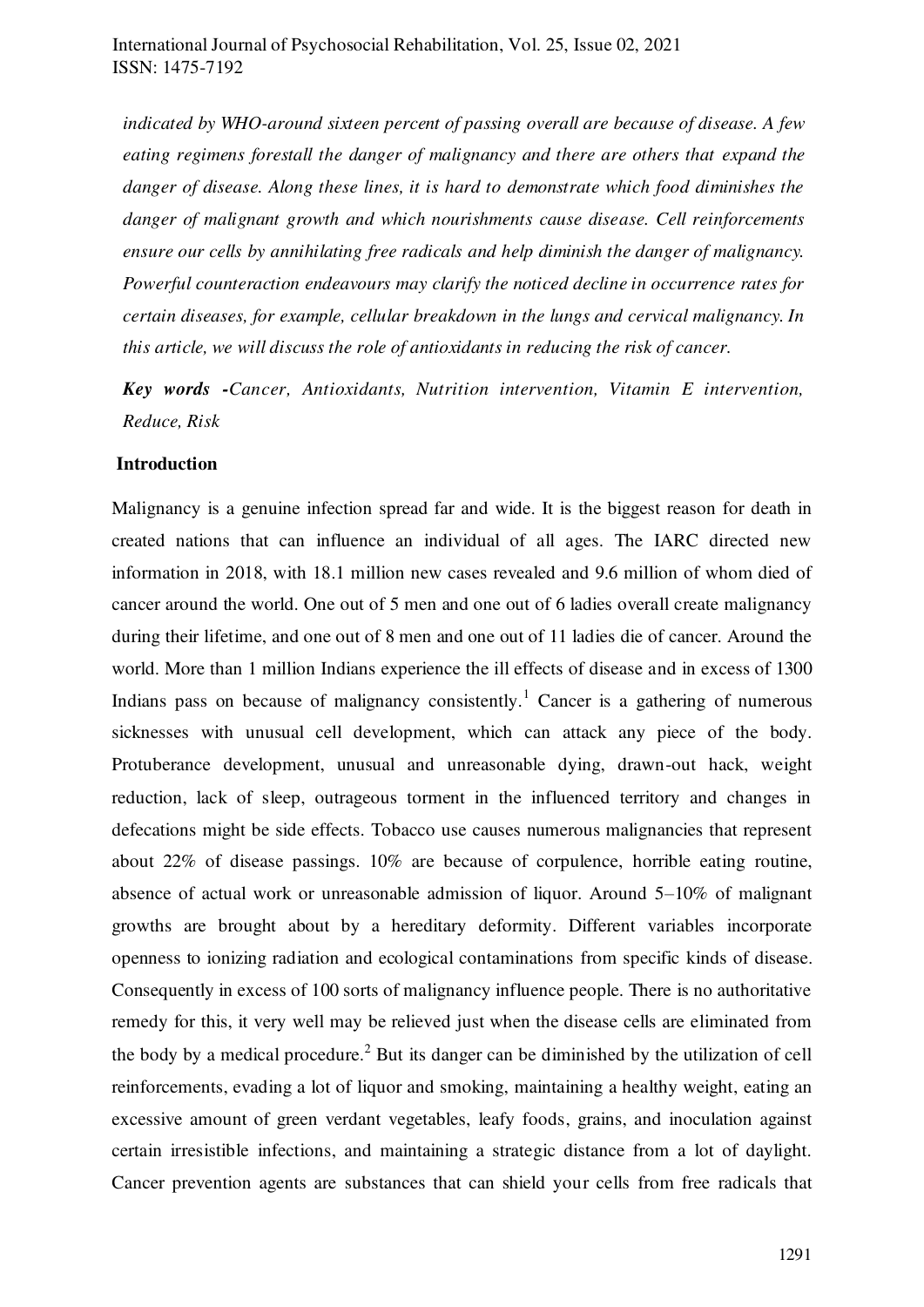# International Journal of Psychosocial Rehabilitation, Vol. 25, Issue 02, 2021 ISSN: 1475-7192

separate in your body or are presented to tobacco smoke or radiation. Because of which coronary illness, malignant growth, and other genuine infections can be forestalled. It is found in food as nutrients, minerals and different substances. Normally happening cell reinforcements (antioxidants) incorporate flavonoids, tannins, phenols, and lignins. Plantbased nourishments are the best source, including natural products, vegetables, entire grains, nuts, seeds, spices, flavours, and cocoa. Numerous patients with malignancy take cell reinforcement nourishing enhancements (antioxidants) during disease therapy to decrease toxins and improve long haul results, yet much about the viability and wellbeing of cell reinforcement use during malignant growth treatment little is known. In this article, we will attempt to reveal insight into some clinical preliminaries to find out about the viability and antioxidants use.

#### **Which means of malignant growth**

Malignancy is one such infection in which there is the uncontrolled development of unusual cells. Malignant growth cells don't have contact hindrance property. That is, while partitioning cells come into contact with different cells, they forestall uncontrolled development in them. Thus cancer-causing cells offer ascent to the mass of cells called neoplasm/tumours.<sup>3</sup> 

#### **According to oxford dictionary**

Cancer is a very serious disease in which cells in one part of the body start growing and form lumps in a way that is not normal.

#### **Sorts of malignant growth**

There is diverse kind of cancer depends on a causative specialist like physical, compound and natural.

| (I) | Carcinomas |
|-----|------------|
|     |            |

- **(II)** Sarcomas
- **(III)** Leukaemia
- **(IV)** Lymphoma

#### **Carcinomas**

It is the most widely recognized disease among all malignancies. In carcinomas, the DNA of a cell is harmed or modified and the cell starts to develop wildly. This malignancy happens in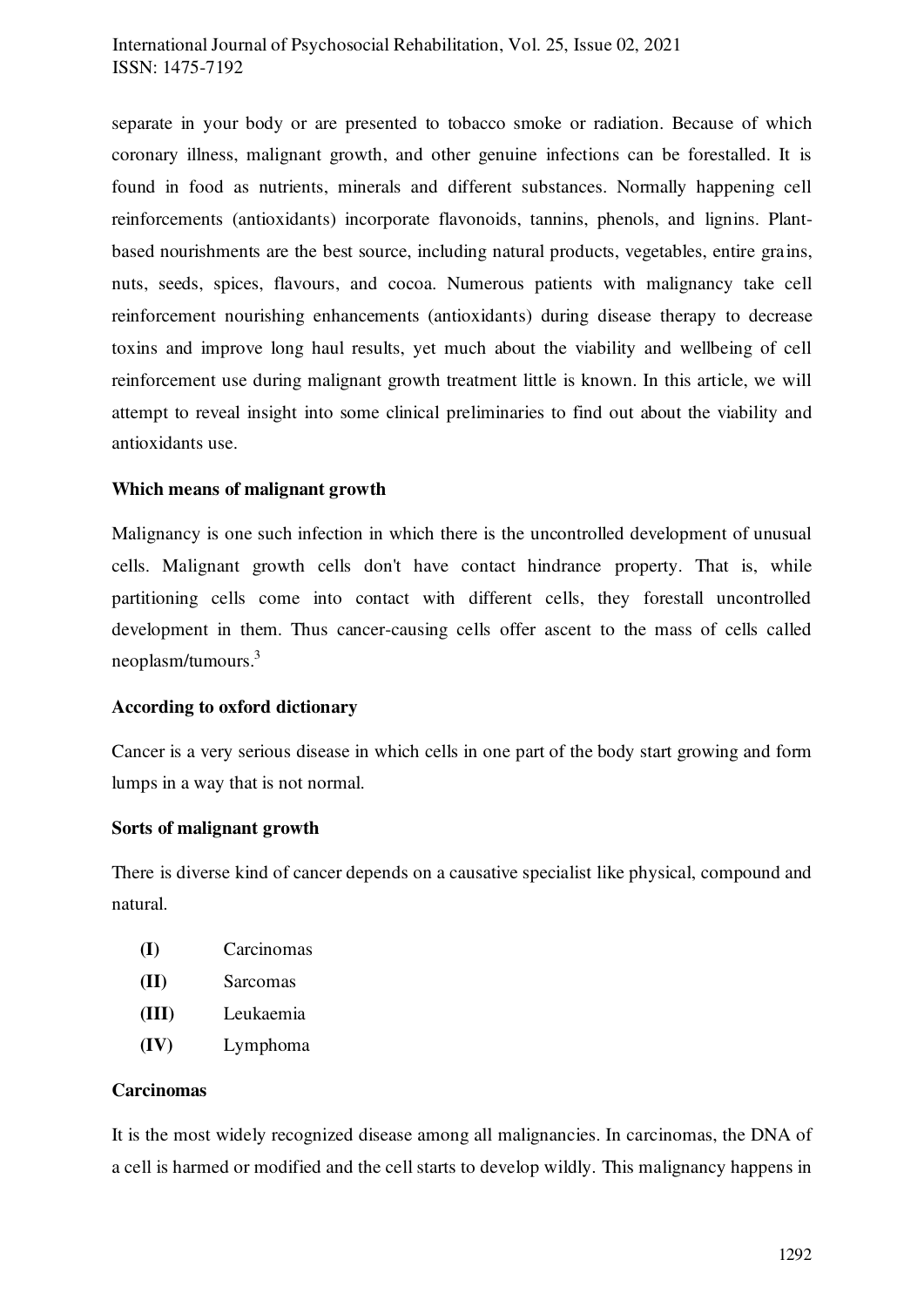the epithelial cells of the skin or tissues that cover the inner organs of the body. For example, Skin disease, cellular breakdown in the lungs, bosom malignancy and disease of the stomach and pancreas.

#### **Sarcomas**

Sarcoma is a malignant growth of the connective tissues. Connective tissue is an expansive term that interfaces all the tissues of the body, for example, bone, ligament, fat, vascular, or blood-related tissues and nerves. Sarcomas can happen in any of these sorts of tissues. Subsequently, there are a few sorts of sarcomas, which are characterized dependent on the particular tissue and cell type from which the tumour starts.

#### **Leukaemia**

Leukaemia is a gathering of blood malignant growths that start in the bone marrow. This disease is brought about by the overproduction of harmed white platelets. These platelets are not completely evolved and are called impact or leukaemia cells. Hereditary elements and ecological elements assume a significant part in the reasons for leukaemia, for example, smoking, ionizing radiation, certain synthetic substances (for example benzene), prechemotherapy, and Down disorder, and so on Danger of death, wounding, weariness, fever and disease. Indications may incorporate. These indications are brought about by an absence of ordinary platelets. The finding is made by a blood test or bone marrow biopsy.

# **Lymphoma**

Lymphoma is a gathering of blood diseases that create from lymphocytes, a kind of white platelet. There are amplified lymph hubs. Developed lymph hubs are generally not excruciating. Manifestations may incorporate fever, serious perspiring, unintended weight reduction, tingling, and industrious exhaustion.

# **Other sorts of malignant growth**

#### **Melanoma**

Melanoma is a kind of skin malignancy wherein the development of the skin's shade (cells that give the skin its tan or earthy coloured tone) starts to outgrow control. Melanoma can create all through the body, for example, Back, legs, hands and face, bottoms of feet, palms of hands and nails.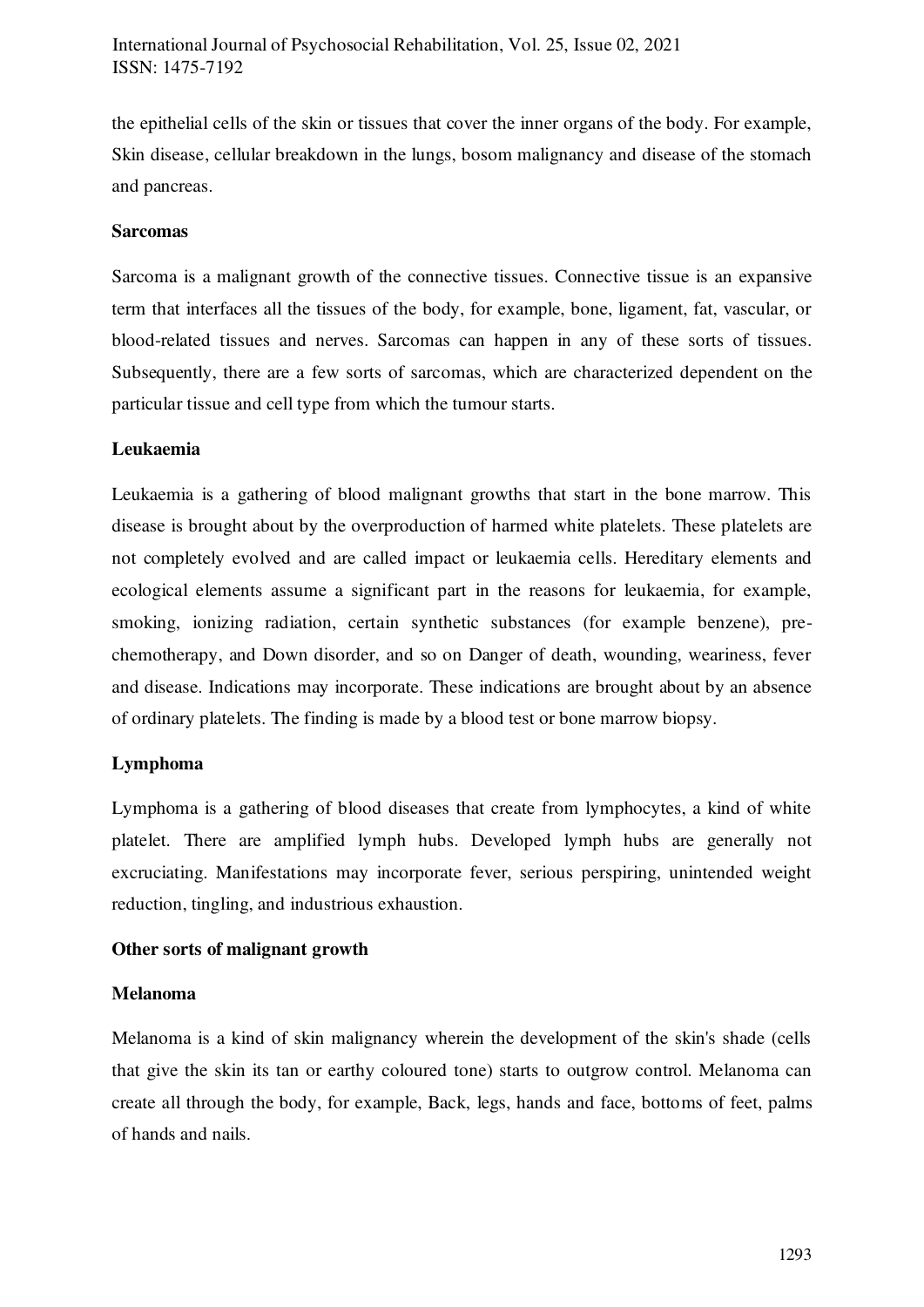# **Glioma**

Glioma is a typical sort of tumour which is started in the mind. This malignancy happens in glial cells of CNS (Central Nervous System) that influence the capacity of the cerebrum. Around 33 per cent of all cerebrum tumours are gliomas. The therapy for the glioma incorporates a medical procedure, chemotherapy, radiation treatment, test demonstrative tests and focused on treatment.

# **Aetiology of malignant growth**

Change of typical cells into cancer-causing cells prompted by physical, chemical and natural components

# **1. Physical component**

- X-beams and gamma beams
- Ionizing and non-ionizing radiations (UV beams)

# **2. Chemical component**

Chemical carcinogens are an important cause of the cellular breakdown in the lungs.

- Tobacco
- Vinyl chloride
- Nickel and chromium compounds
- Asbestos
- Diethylstilboestrol (DOS)
- Alfa toxin
- Cadmium oxide

# **3. Biological component**

- Oncogenic viruses
- Age
- 4. **Other component**
- Genetic changes
- DNA harm
- Environmental contaminations
- Diet and way of life
- Obesity
- Infection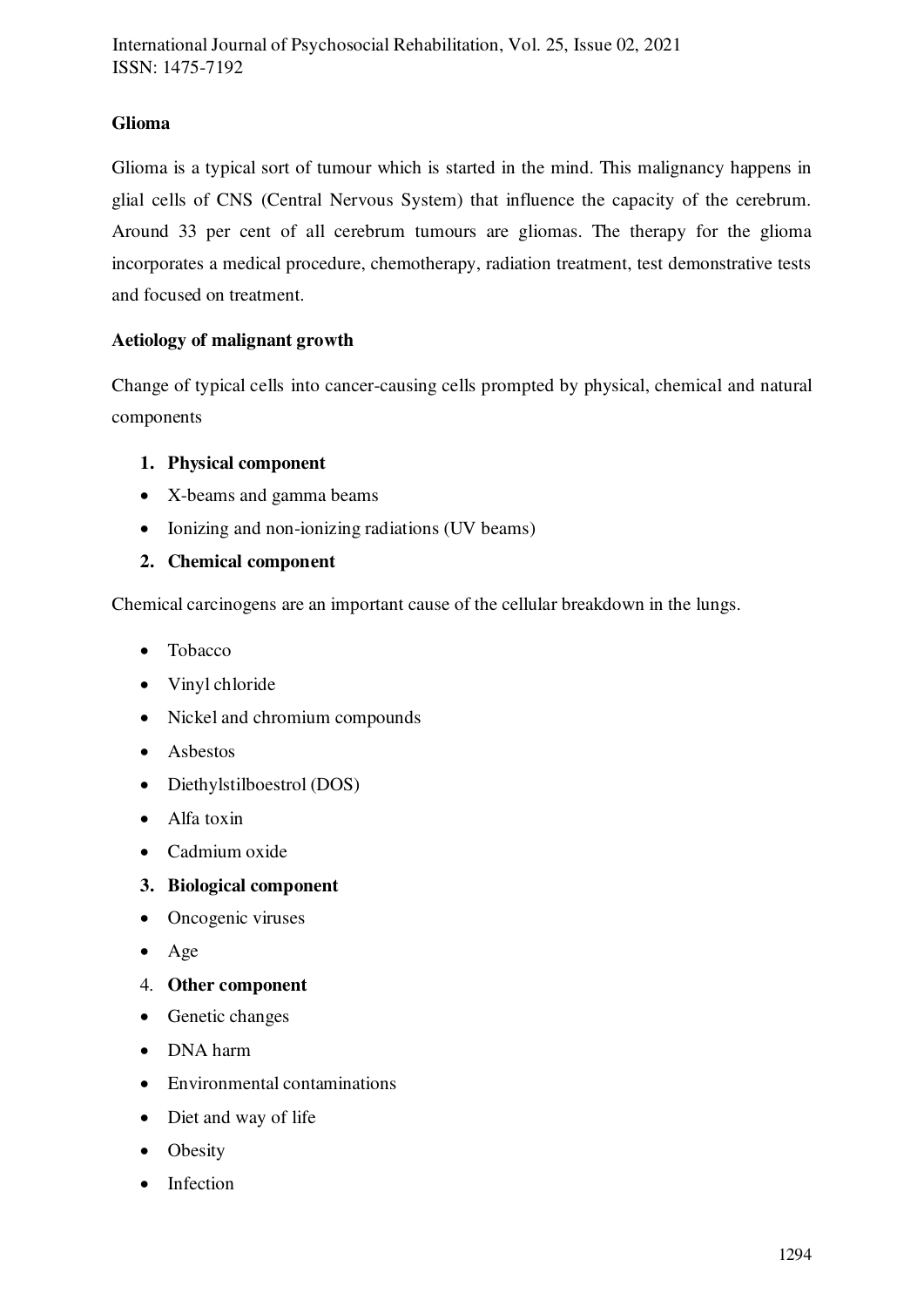International Journal of Psychosocial Rehabilitation, Vol. 25, Issue 02, 2021 ISSN: 1475-7192

- Hormones (Oestrogen, progesterone, testosterone, insulin )
- Effect of restorative's synthetics
- $\bullet$  Alcohol<sup>4</sup>

#### **Manifestations of malignant growth**

- Difficulty in assimilation
- Weight misfortune or weight acquire
- Loss of craving
- Pain in bones
- Nausea, retching, fever
- Headaches and weakness
- Changes in gut propensities
- Itchy, red, crusted, dimpled, and puckered skin
- Problem in gulping
- White or red patches on the tongue
- Bleeding in mouth and deadness lip
- Hearing and vision issue
- cough or pneumonia (cellular breakdown in the lungs)
- Anaemia or rectal dying (colon malignant growth)
- Blood in the pee (bladder malignant growth)
- Swelling and knots any place<sup>5</sup>

#### **Complications**

- Diarrhoea or obstruction
- Chemical changes in the body
- Brain and apprehensive issue
- Spinal staining and bone issue
- Hyperkalaemia and its connected issue
- $\bullet$  Breathing issue<sup>6</sup>

#### **Role of antioxidants in malignant growth (cancer) patients**

An antioxidant is a component that kills the free radicles created by the cells of the body and shields our cells from the harm they cause. Cancer prevention agents (Antioxidants) are given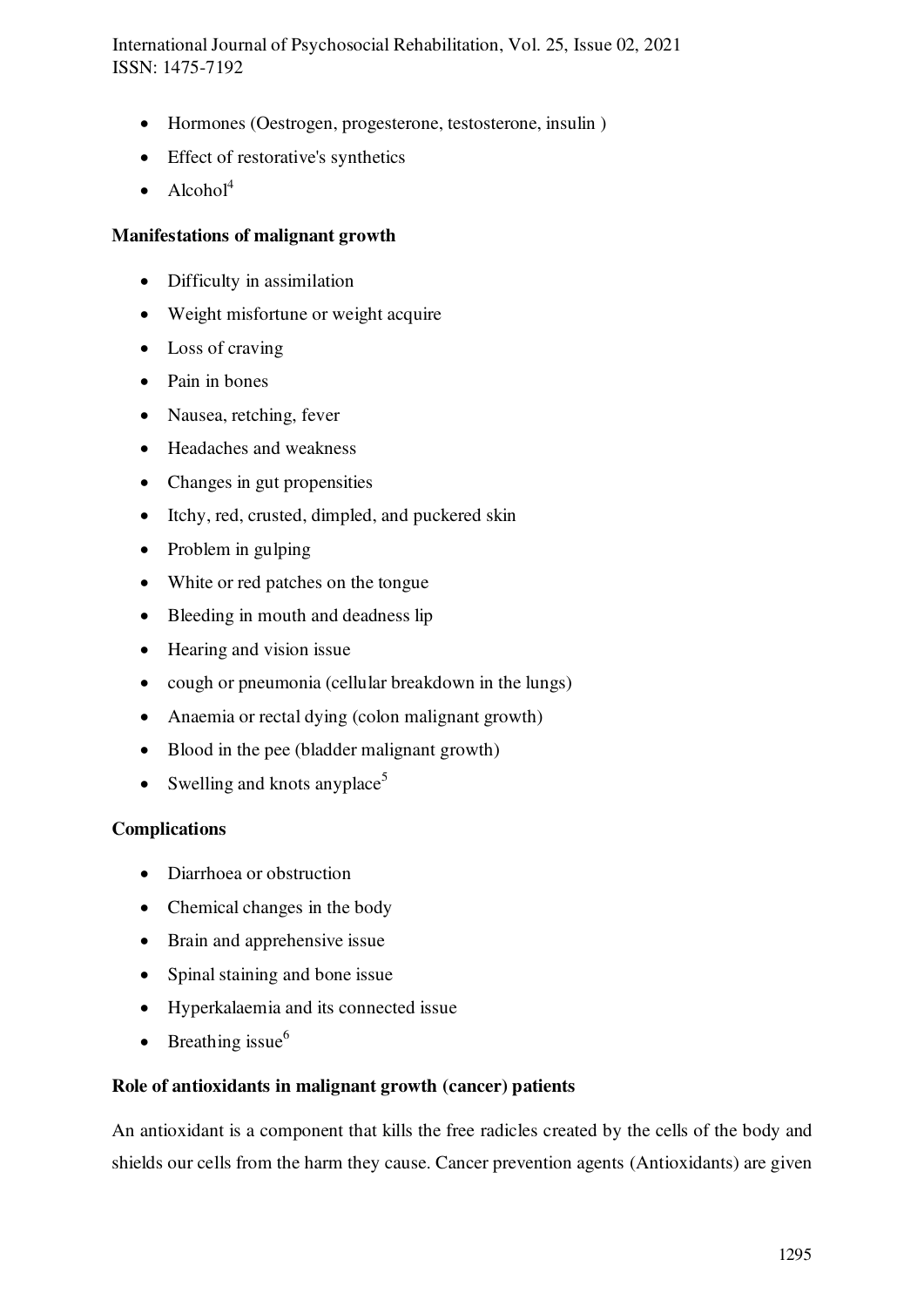by a solid eating routine, which incorporates an assortment of leafy foods. Instances of cancer prevention agents incorporate beta-carotene, lycopene, nutrients C, E and A, and different substances. This builds resistance and decreases the danger of coronary illness, pulse, malignant growth, visual deficiency and Alzheimer's disease. Some proof demonstrates that cell reinforcements have been demonstrated to be viable in clinical preliminaries of malignant growth. Studies explored the impacts of beta-carotene and different cell reinforcements on malignant growth in different patient gatherings, for example, the Chinese Cancer Prevention Study distributed in 1993 by joining beta-carotene, nutrient E and selenium on sound Chinese people for gastric disease. Effect examined. The examination found that the blend of betacarotene, nutrient E and selenium fundamentally diminished the occurrence of both gastric disease and malignant growth.<sup>7</sup>

# **Some clinical trials about the effect of antioxidants on cancer-**

# **1- The Women's Health Study: A Randomized Controlled Trial of vitamin E in the Primary Prevention of Cancer**

In the Women's Health Study directed somewhere in the range of 1992 and 2004, 39 876 evidently sound American ladies were arbitrarily doled out to get nutrient E or fake treatment and anti-inflammatory medicine or fake treatment in any event 45 years old. This investigation utilizing a  $2 \times 2$  factorial plan and was followed up for a normal of 10.1 years. This enormous preliminary information demonstrated that 600 IU of nutrient E, a characteristic source all other days, gave no general advantage to major cardiovascular occasions or malignant growth, didn't influence by and large mortality and was sound. Diminished heart mortality in ladies. This information doesn't suggest nutrient E supplements for the avoidance of coronary illness or malignant growth in solid ladies.<sup>8</sup>

# **2- Nutrition intervention trials in Linxian, China: supplementation with specific vitamin/mineral combinations, cancer incidence, and disease-specific mortality in the general population:-**

Their point was to decide if dietary supplementation with explicit nutrients and minerals could decrease malignancy mortality just as mortality from different sicknesses in Linxion. In this investigation, they selected 40–69 age people from four Linux cooperatives in 1985. During March 1986 – May 1991, mortality and malignancy occurrence were distinguished in 29,584 grown-ups who got everyday nutrient and mineral supplementation during this period in which the impacts of four mixes of supplements were tried: (a) retinol and zinc.  $: (B)$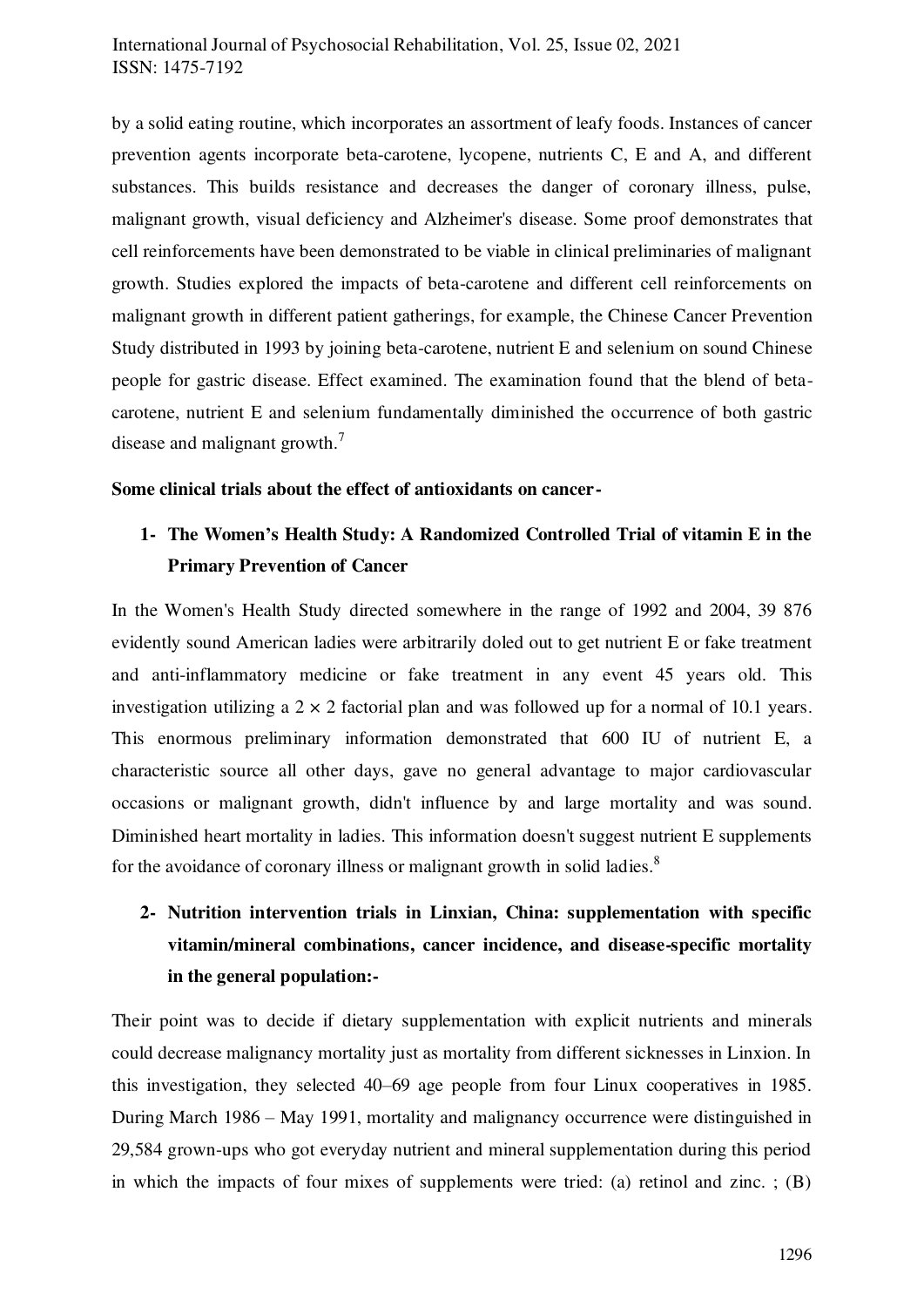Riboflavin and niacin; (C) Vitamin C and molybdenum; And (D) beta carotene, nutrient E and selenium. US portions of one to multiple times recommended every day remittances.

 Epidemiological proof shows that linuxion may influence the dietary nutrient and mineral supplementation of grown-ups, especially beta carotene, with a blend of nutrient E and selenium, to diminish malignant growth danger in this populace.<sup>9</sup>

# **3- The Alpha-Tocopherol, Beta-Carotene Cancer Prevention (ATBC) Study in Finland:-**

The task is an inactive development of the Alpha-Tocopherol, Beta-Carotene Cancer Prevention (ATBC) Study associate. The U.S. Public Cancer Institute and the Finnish National Public Institute of Finland mutually supported an enormous twofold visually impaired, fake treatment controlled essential avoidance preliminary to look at the impacts of nutrient E and beta-carotene supplementation on decreasing the occurrence of cellular breakdowns in the lungs in male smokers, ages 50-69 years. Supplementation didn't bring about a huge decrease in a cellular breakdown in the lungs, and a higher occurrence of cellular breakdown in the lungs was seen in the gathering getting beta-carotene.<sup>10</sup>

#### **4- Selenium and Vitamin E Cancer Prevention Trial-**

Selenium and nutrient E disease counteraction preliminaries (SELECT) in the United States, Puerto Rico, and Canada have attempted to see whether taking selenium or potentially nutrient E supplements forestalled prostate malignancy in men 50 or more seasoned can go. Select was at first wanted to take a portion of in any event seven years and a limit of 12 years members, with the men going through development subsequent to taking their portion. Despite the fact that the Independent Data and Safety Monitoring Committee (DSMC) for the preliminary met on September 15, 2008, they looked into the select investigation information and found that selenium and nutrient E, not taken alone or together, don't forestall prostate disease. . In light of their suggestion, SELECT members were advised in October 2008 to quit taking their investigation supplements, with the SWOG and NCI understanding. The 2010 investigation was led by and by, in which it was discovered that neither selenium nor nutrient E, all alone or in the mix, forestalled prostate disease.

 A recent report (2011) dependent on the preliminary found that prostate disease hazard was expanded by 17% in the gathering taking nutrient E supplements, which was genuinely huge.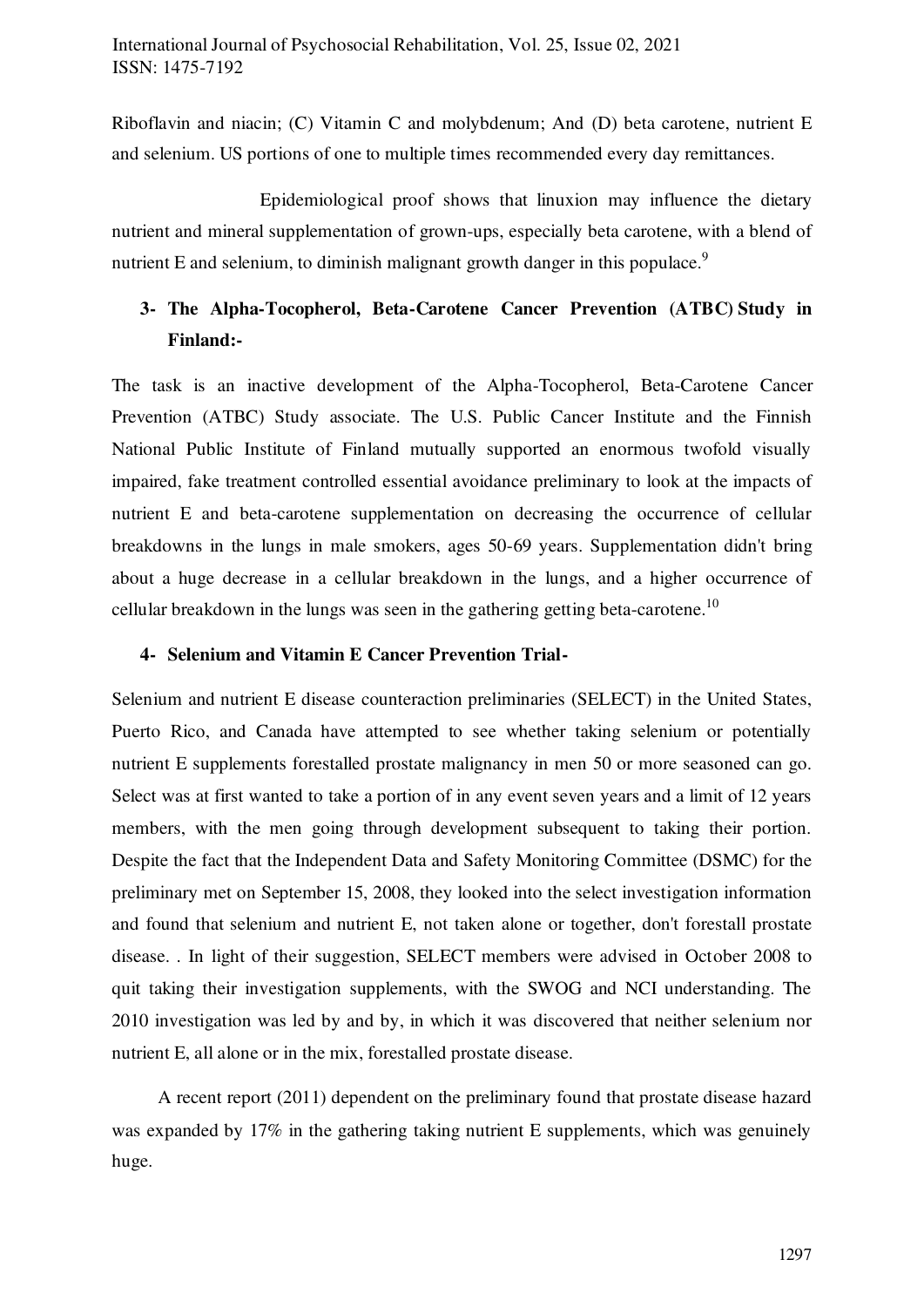A 2014 Kochen survey inferred that "no persuading proof recommends that selenium enhancements can forestall malignant growth in people."<sup>11-12</sup>

# **The Physicians' Health Study II - PHS II:-**

A huge effect change was made by the guardians' set of experiences of the disease. An everyday multivitamin beneficially affected complete disease throughout the entire existence of guardians without malignancy. Consequences of the PHS II preliminary to moderately aged older male doctors propose that every day admission of multivitamins is a measurably critical decline in all malignancies more than 11 years with a little, however genuinely subsequent disease. $13$ 

 The investigation of this proof prompts the end that there is no authoritative solution for disease, it very well may be relieved just when the malignant growth cells are taken out from the body by a medical procedure. Yet, its danger can be decreased by utilizing cancer prevention agents, dodging an excessive amount of liquor and smoking, keeping a sound weight, eating a lot of green verdant vegetables, products of the soil grains, inoculation against certain irresistible sicknesses and evading a lot of daylight. In any case, the end phase of the disease can't be treated with cell reinforcement supplementation. Hence, against oxidant healthful enhancements as malignant growth preventers are not the genuine fix. Countless wholesome intercessions utilizing the cell reinforcement C-carotene, nutrient A, nutrient C, nutrient E and selenium have demonstrated no conspicuous impact in forestalling gastrointestinal malignancy.

# **Source of antioxidants**

Antioxidants are compounds in foods that scrape and neutralize free radicals. Substances in which antioxidants are found to be sufficient. They are called super food or functional food (Table 1).

| of<br>Source |         | <b>Food things</b> |  |                                                                | Capacity |  |  |  |  |
|--------------|---------|--------------------|--|----------------------------------------------------------------|----------|--|--|--|--|
| antioxidants |         |                    |  |                                                                |          |  |  |  |  |
|              |         |                    |  |                                                                |          |  |  |  |  |
| Vitamin A    |         |                    |  | Cod liver oil, eggs and egg yolk,   Vitamin A is a fat-solvent |          |  |  |  |  |
|              | carrot. |                    |  | fish, sweet potatoes, nutrient that, while basic for           |          |  |  |  |  |

#### **Table-1: Dietary antioxidants with compounds**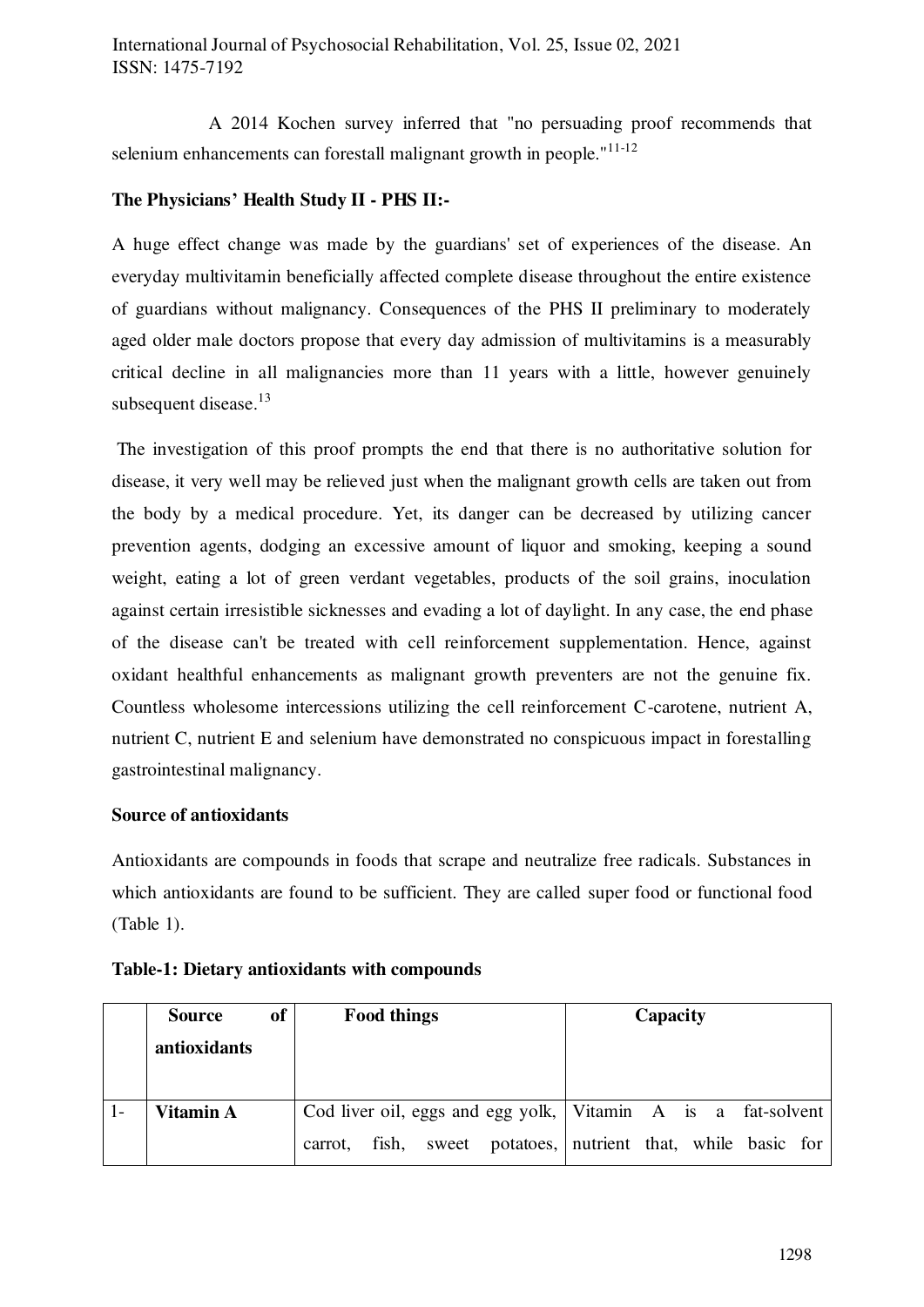|       |                | orange and yellow vegetables and      | solid vision, skin, bones and                     |  |  |  |
|-------|----------------|---------------------------------------|---------------------------------------------------|--|--|--|
|       |                | fruits and other sources of beta-     | furthermore acts as a cancer                      |  |  |  |
|       |                | like-spinach, broccoli<br>carotene    | prevention agent (Antioxidants),                  |  |  |  |
|       |                | and dark green leafy vegetables.      | and prevents cell damage. <sup>14</sup>           |  |  |  |
| $2 -$ | Vitamin C      | $600$ mg/ $100$ gm,<br>Amla<br>guava, | Vitamin C go about As an                          |  |  |  |
|       |                | kiwi,<br>leafy<br>lemon,<br>green     | antioxidant, that fights<br>free                  |  |  |  |
|       |                | vegetables, potatoes, grapefruit      | radicals in the body which may                    |  |  |  |
|       |                | and vegetables such as broccoli,      | help forestall or defer certain                   |  |  |  |
|       |                | cauliflower,<br>sprouts<br>and        | cancers and heart disease, and                    |  |  |  |
|       |                | capsicum.                             | promote healthy aging. <sup>15</sup>              |  |  |  |
|       |                |                                       |                                                   |  |  |  |
| $3-$  | Vitamin E-     | Vegetable oil (sunflower, wheat       | Vitamin<br>E<br>has<br>anti-cancer                |  |  |  |
|       |                | safflower,<br>and<br>germ,<br>corn    | properties. It goes about as a                    |  |  |  |
|       |                | oil),<br>(peanuts,<br>soybean<br>nuts | cancer prevention<br>agent<br>(a)                 |  |  |  |
|       |                | almonds, hazelnuts), seeds, whole     | substance that attempts to shield                 |  |  |  |
|       |                | grams and avocados etc.               | the body's cells from the impacts                 |  |  |  |
|       |                |                                       | of free radicles) and keeps up the                |  |  |  |
|       |                |                                       | resistant framework. <sup>16</sup>                |  |  |  |
| $4-$  | Selenium-      | Seafood, offal, lean meet, whole      | i <sub>S</sub><br>Selenium<br>basic<br>minor<br>a |  |  |  |
|       |                | grains, sunflower seeds, milk,        | element<br>that<br>help<br>can<br>in              |  |  |  |
|       |                | cashews, mushrooms and eggs           | intellectual capacity, solid safe                 |  |  |  |
|       |                |                                       | framework, ripeness in people,                    |  |  |  |
|       |                |                                       | DNA fix, and security against                     |  |  |  |
|       |                |                                       | malignant growth. <sup>17</sup>                   |  |  |  |
| $5-$  | Allium sulphur | Leeks, onions, garlic, shallots       | Allium<br>sulfur<br>compound                      |  |  |  |
|       | compound-      |                                       | vegetables are advantageous for                   |  |  |  |
|       |                |                                       | some illnesses diseases. Because                  |  |  |  |
|       |                |                                       | of the presence of organosulfur                   |  |  |  |
|       |                |                                       | essentially<br>mixes<br>and<br>allyl              |  |  |  |
|       |                |                                       | subordinates, it is significant for               |  |  |  |
|       |                |                                       | forestalling<br>stomach,<br>throat,               |  |  |  |
|       |                |                                       | colon,<br>mammary<br>organ<br>and                 |  |  |  |
|       |                |                                       | colorectal disease. <sup>18</sup>                 |  |  |  |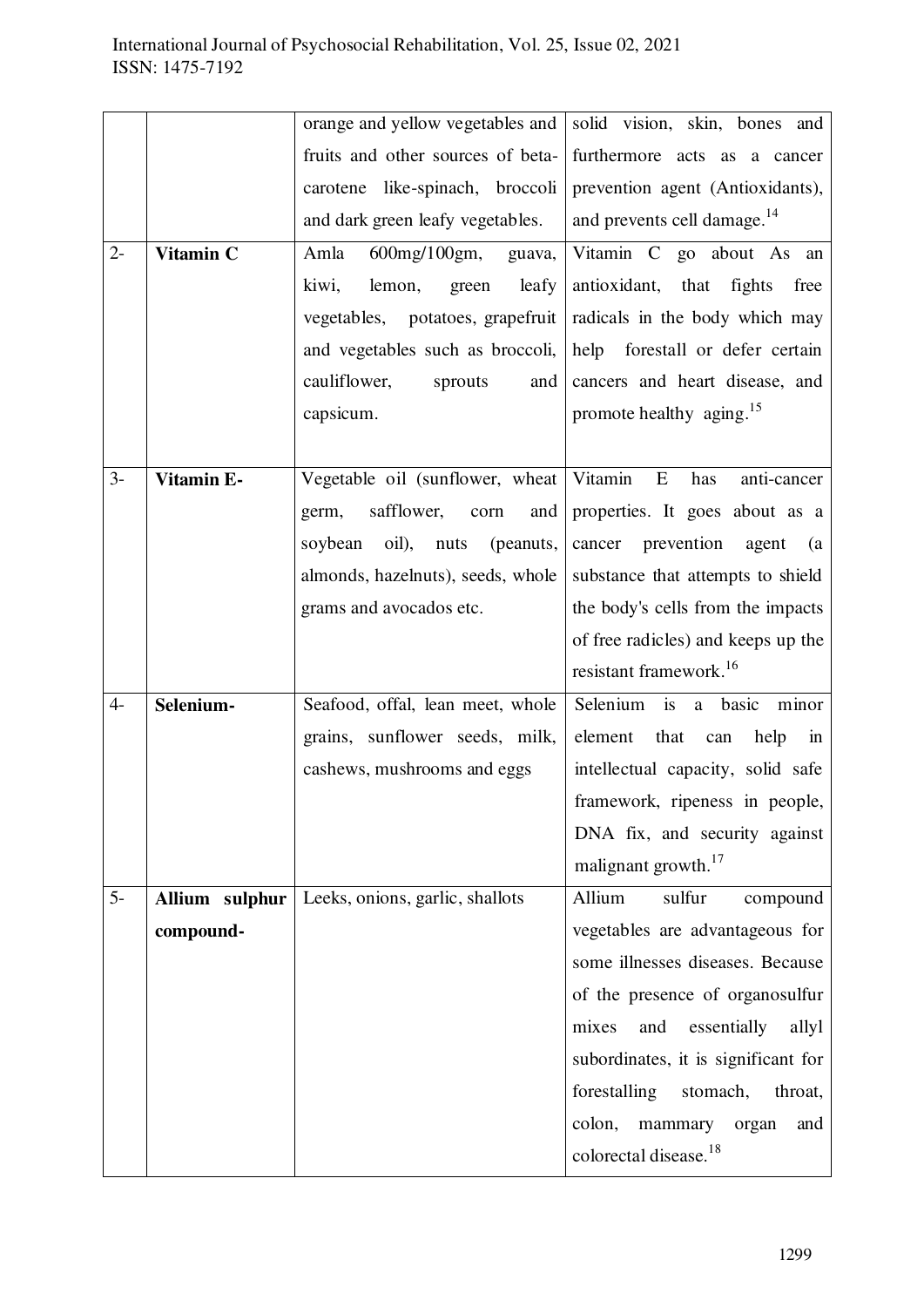| $6-$ | <b>Catechins-</b>  | Red wine, white tea, green tea,     | Catechin influences the atomic              |
|------|--------------------|-------------------------------------|---------------------------------------------|
|      |                    | black tea and chocolate.            | associated<br>instruments<br>with           |
|      |                    |                                     | angiogenesis.<br>It<br>directs              |
|      |                    |                                     | extracellular<br>framework                  |
|      |                    |                                     | debasement,<br>cell<br>demise.<br>It        |
|      |                    |                                     | neutralizes<br>malignancy<br>and            |
|      |                    |                                     | related issues. <sup>19</sup>               |
| $7-$ | Copper-            | Oysters, nuts, seeds, mushroom,     | Copper is<br>basic<br>$\mathbf{a}$<br>minor |
|      |                    | lobster, liver and leafy greens     | component for the human body.               |
|      |                    |                                     | It acts additionally as a cell              |
|      |                    |                                     | reinforcement work that may                 |
|      |                    |                                     | help diminish the creation of free          |
|      |                    |                                     | radicles . <sup>20</sup>                    |
| $8-$ | Cryptoxanthins-    | Red<br>capsicum,<br>pumpkin,        | Cryptoxanthin is a characteristic           |
|      |                    | mangoes, egg yolk and butter,       | carotenoid<br>shade<br>found<br>in          |
|      |                    | green tea, citrus fruits and citrus | natural products, and in human              |
|      |                    |                                     | blood<br>tissues.<br>It<br>and<br>has       |
|      |                    |                                     | capacities,<br>for<br>numerous              |
|      |                    |                                     | example, Recurring of Vitamin               |
|      |                    |                                     | A, development and resistant                |
|      |                    |                                     | reactivity to human wellbeing,              |
|      |                    |                                     | cancer prevention agent guard               |
|      |                    |                                     | and cell-to-cell communication              |
|      |                    |                                     | and so forth. <sup>21</sup>                 |
| $9-$ | <b>Flavonoids-</b> | fruit juices red wine,<br>onion,    | Flavonoids, as<br>different<br>cell         |
|      |                    | apples                              | reinforcements, decimate<br>free            |
|      |                    |                                     | extremists and metallic particles.          |
|      |                    |                                     | They give normal colours to                 |
|      |                    |                                     | leafy foods, which assume a                 |
|      |                    |                                     | unique part in decreasing the               |
|      |                    |                                     | danger of malignancy, coronary              |
|      |                    |                                     | illness, asthma and stroke and              |
|      |                    |                                     | ensuring the cerebrum. $^{22}$              |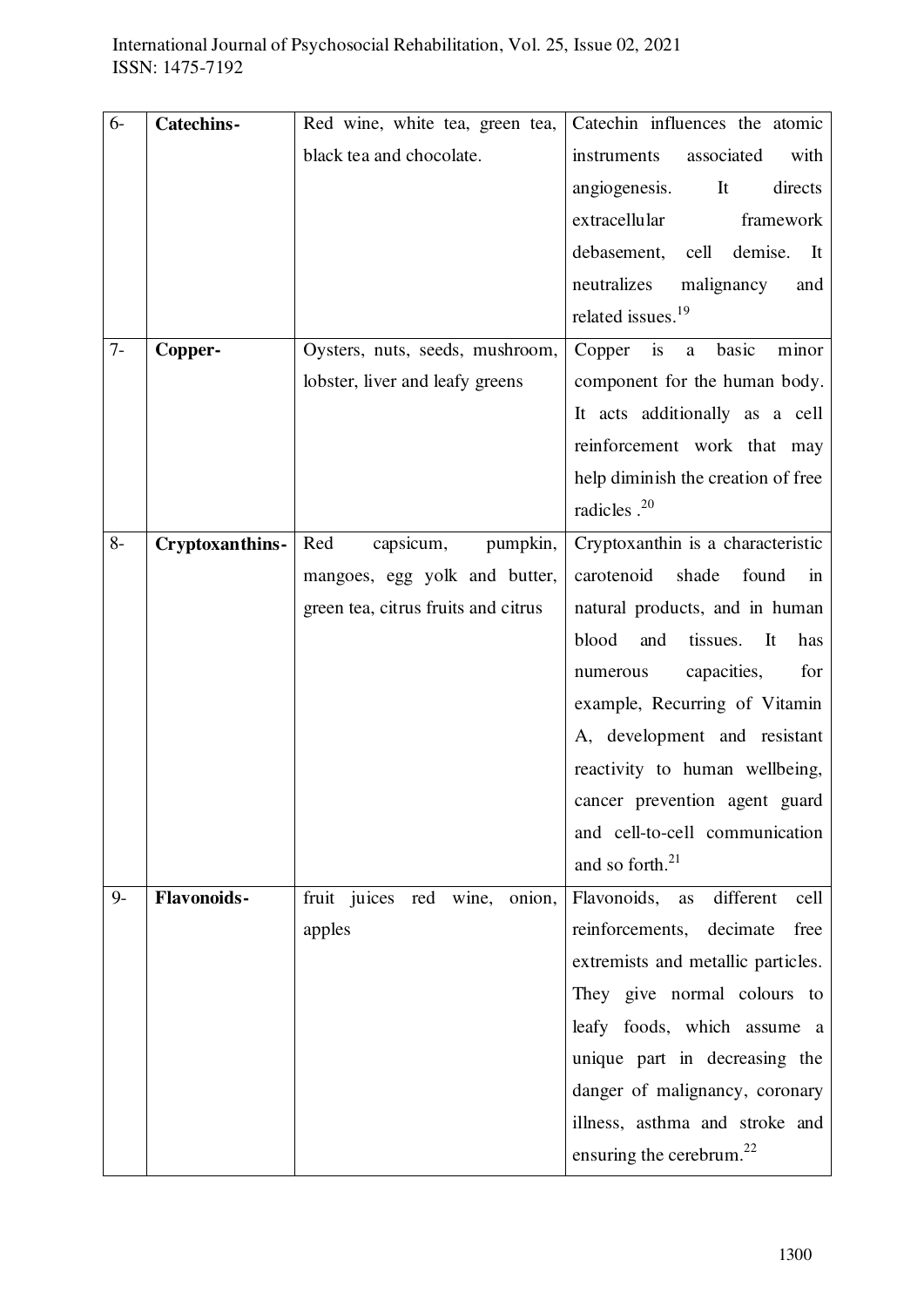| $10-$  | Zinc-          | Whole<br>grains, milk product,       | Zinc is a significant component              |
|--------|----------------|--------------------------------------|----------------------------------------------|
|        |                | nuts, red<br>meat<br>oysters,<br>and | for the legitimate development               |
|        |                | poultry                              | and upkeep of the human body                 |
|        |                |                                      | like-invulnerable<br>capacity,               |
|        |                |                                      | wound<br>recuperating,<br>blood              |
|        |                |                                      | coagulating, thyroid capacity and            |
|        |                |                                      | so forth. $\frac{23}{2}$                     |
| $11-$  | Isoflavonoids- | Soybeans, tofu, lentils,<br>peas,    | Isoflavones<br>found<br>in<br>are            |
|        |                | milk, species and red clover         | numerous plants that can assume              |
|        |                |                                      | significant part<br>in<br>the<br>a           |
|        |                |                                      | anticipation of disease, as they             |
|        |                |                                      | advance<br>wellbeing<br>normal               |
|        |                |                                      | synthetic<br>compounds<br>and                |
|        |                |                                      | planting optional metabolites. <sup>24</sup> |
| $12 -$ | Lutein         | Egg yolk, green leafy vegetables     | Lutein is a ground-breaking cell             |
|        |                | and green and yellow vegetables      | reinforcement. They shield your              |
|        |                |                                      | body from free radicals (which               |
|        |                |                                      | can harm your cells) and ensure              |
|        |                |                                      | against sicknesses, for example,             |
|        |                |                                      | illness, malignancy,<br>coronary             |
|        |                |                                      | diabetes<br>$\overline{2}$<br>type<br>and    |
|        |                |                                      | Alzheimer's. <sup>25</sup>                   |
| $13 -$ | Lycopene       | Autumn,<br>guava,<br>papaya,         | Lycopene is a cancer prevention              |
|        |                | watermelon,<br>pink<br>tomatoes,     | agent. The cell reinforcement                |
|        |                | grapefruit and sea buckthorn,        | (Antioxidants) properties<br>of              |
|        |                |                                      | lycopene can help balance the                |
|        |                |                                      | free extreme levels in the human             |
|        |                |                                      | body, which shields the body                 |
|        |                |                                      | from infections, for example,                |
|        |                |                                      | malignancy, diabetes, coronary               |
|        |                |                                      | illness, and Alzheimer's. <sup>26</sup>      |
| $14-$  | Polyphenols    | Cloves,<br>powder,<br>cocoa          | dark   Polyphenols<br>incredible<br>are      |
|        |                | chocolate, berries, beans, Nuts      | micronutrients<br>and<br>cell                |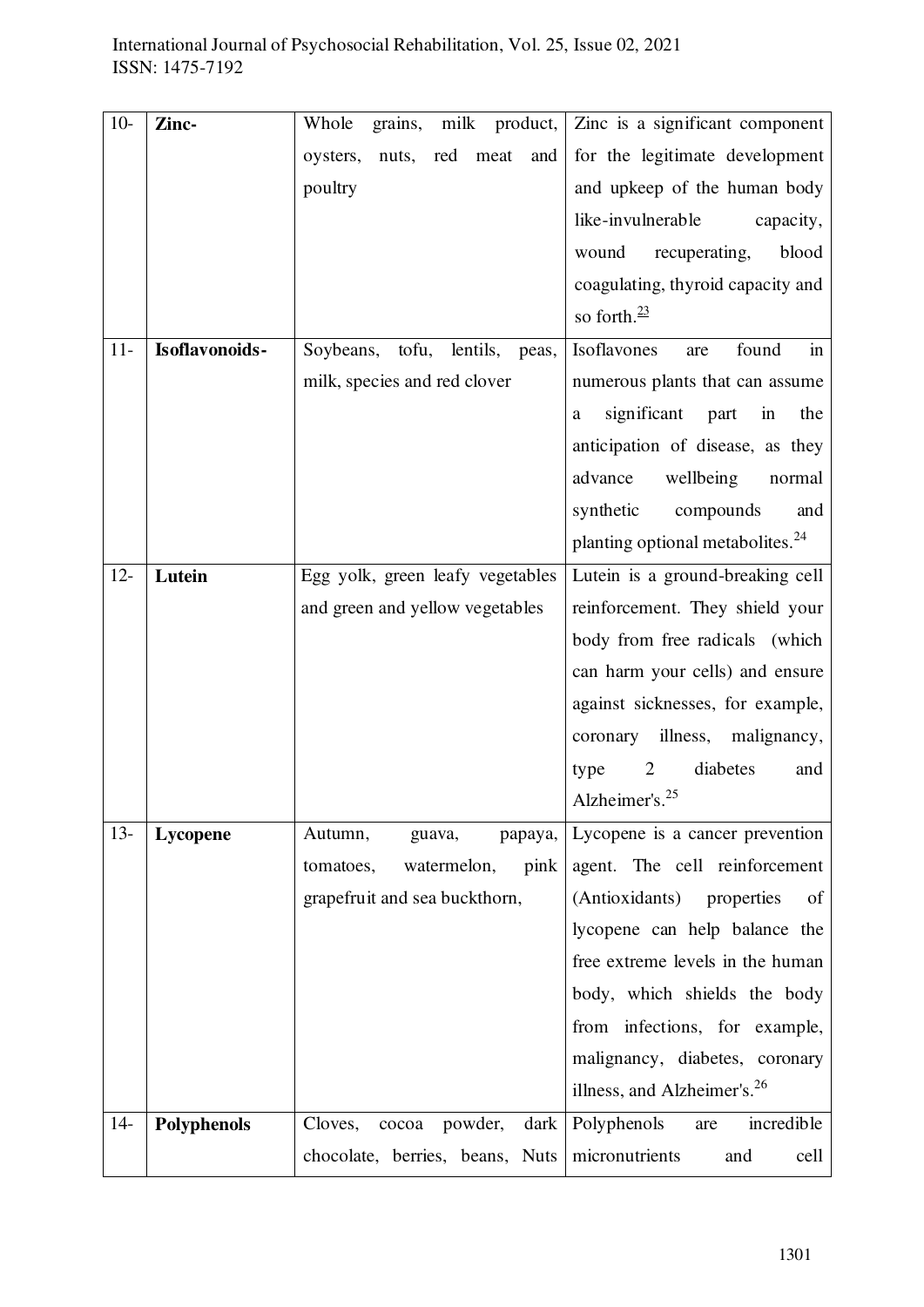|        |             | and soy                         | reinforcements that can shield           |
|--------|-------------|---------------------------------|------------------------------------------|
|        |             |                                 | our body from the advancement            |
|        |             |                                 | of malignant growth, coronary            |
|        |             |                                 | illness, osteoporosis<br>and             |
|        |             |                                 | diabetes. $27$                           |
| $15 -$ | Anthocyanin | Blueberry, cranberry, bilberry, | Anthocyanin is a<br>of<br>sort           |
|        |             | raspberry, blackcurrant,<br>red | flavonoid with cancer prevention         |
|        |             | eggplant and concord grape.     | agent impacts. It colours red,           |
|        |             |                                 | purple, and blue plants and              |
|        |             |                                 | battles free radicles, anthocyanin       |
|        |             |                                 | may give calming, against viral,         |
|        |             |                                 | and anticancer advantages. <sup>28</sup> |
|        |             |                                 |                                          |

Plant nourishments are rich wellsprings of cell reinforcements. They are generally plentiful in products of the soil, just as different nourishments including nuts, entire grains and meats, poultry and fish.

# **Conclusion-**

The danger of disease overall expanding step by step. It relies upon numerous components including age, hereditary, smoking, lacking actual work, liquor, diet, overweight and contamination. Anomalous elevated levels of free radicles ionization radiation, certain natural poisons, for example, tobacco smoke, certain metals and high oxygen environments can deliver a lot of free radicles. The body makes a few cancer prevention agents that it uses to kill free radicles. These antioxidants are called endogenous cancer prevention agents. In any case, the body gets the remainder of the cancer prevention agents from exogenous sources (diet). Natural products, vegetables, and grains are rich wellsprings of dietary cell reinforcements that incorporate beta-carotene, lycopene, and nutrients A, C, and E (alphatocopherol). It helps in lessening the danger of malignancy, heart infections, circulatory strain and visual impairment by crushing the poisons from our body cells and expanding the invulnerability power. In any case, the end phase of malignant growth can't be restored with cell reinforcement supplementation.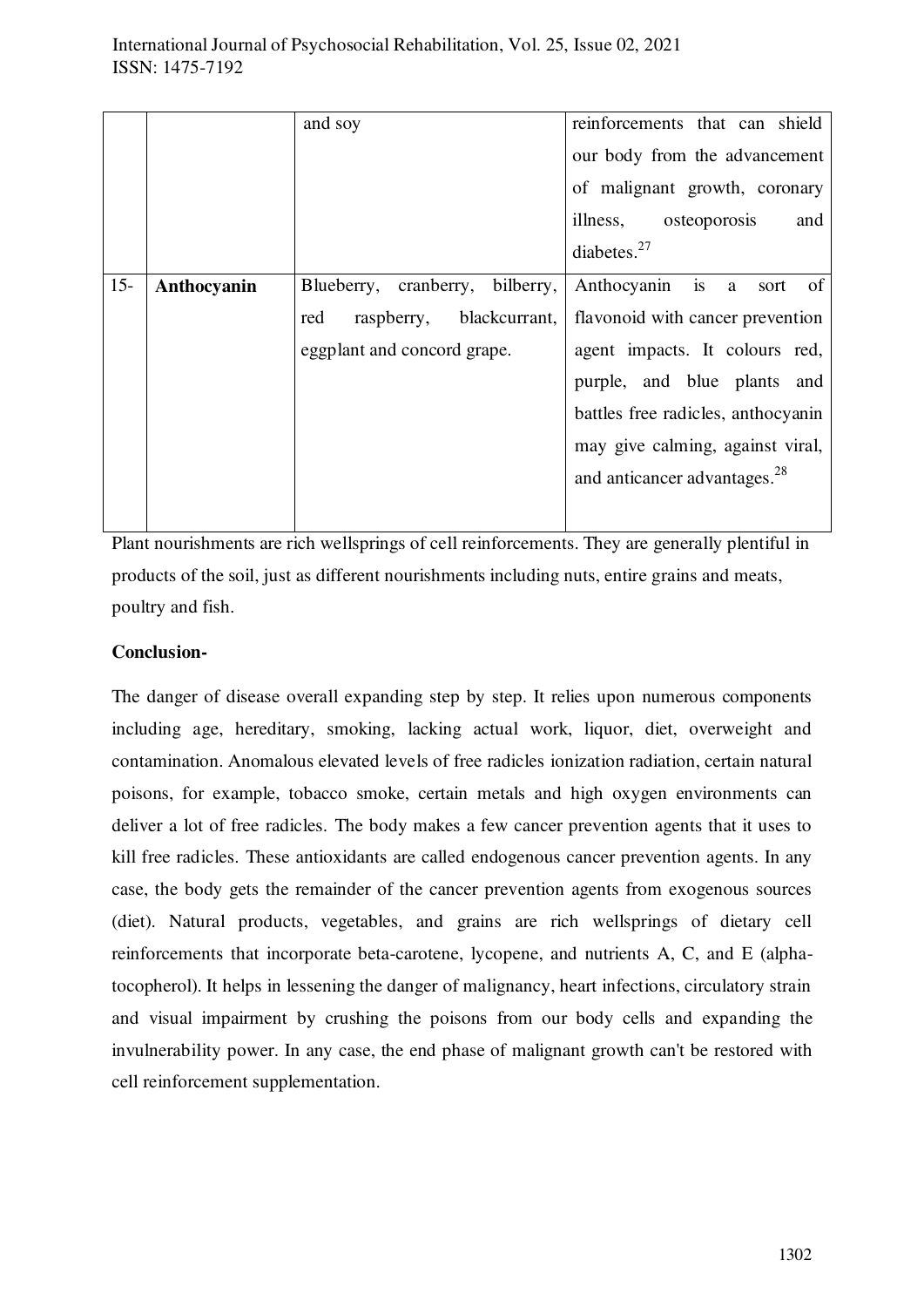International Journal of Psychosocial Rehabilitation, Vol. 25, Issue 02, 2021 ISSN: 1475-7192

# **References**

- 1. International Agency for Research on Cancer (IARC), 2018. <https://www.who.int/cancer/PRGlobocanFinal.pdf>
- 2. Wikipedia contributors. (2020, December 30). Cancer. In *Wikipedia, The Free Encyclopedia*. Retrieved 11:34, January 12, 2021, from<https://en.wikipedia.org/w/index.php?title=Cancer&oldid=997220213>
	- 3. [https://www.cleariitmedical.com/2019/06/biology-notes-human-health-and](https://www.cleariitmedical.com/2019/06/biology-notes-human-health-and-disease.html)[disease.html](https://www.cleariitmedical.com/2019/06/biology-notes-human-health-and-disease.html)
	- 4. Gabriela Pichardo, (Jan. 24, 2020). Understanding Cancer -- the Basics. https://www.webmd.com/cancer/guide/understanding-cancer-basics
- **5.** National Cancer Institute (NCI), 2019. https://www.cancer.gov/about-cancer/diagnosisstaging/symptoms9-https://cancer.net>subject>c…
- 6. Guimaraes, M. D., Bitencourt, A. G., Marchiori, E., Chojniak, R., Gross, J. L., & Kundra, V. (2014). Imaging acute complications in cancer patients: what should be evaluated in the emergency setting?. *Cancer imaging : the official publication of the International Cancer Imaging Society*, *14*(1), 18. https://doi.org/10.1186/1470-7330-14- 18
- 7. National Cancer Institute (NCI), 2019. [https://www.cancer.gov/about-cancer/causes](https://www.cancer.gov/about-cancer/causes-prevention/risk/diet/antioxidants-fact-sheet)[prevention/risk/diet/antioxidants-fact-sheet](https://www.cancer.gov/about-cancer/causes-prevention/risk/diet/antioxidants-fact-sheet)
- 8. Lee I, Cook NR, Gaziano JM, et al. Vitamin E in the Primary Prevention of Cardiovascular Disease and Cancer: The Women's Health Study: A Randomized Controlled Trial. JAMA. 2005;294(1):56–65. doi:10.1001/jama.294.1.56
- 9. Blot, W. J., Li, J. Y., Taylor, P. R., Guo, W., Dawsey, S., Wang, G. Q., Yang, C. S., Zheng, S. F., Gail, M., & Li, G. Y. (1993). Nutrition intervention trials in Linxian, China: supplementation with specific vitamin/mineral combinations, cancer incidence, and disease-specific mortality in the general population. *Journal of the National Cancer Institute*, *85*(18), 1483–1492.<https://doi.org/10.1093/jnci/85.18.1483>
- 10. Blumberg J, Block G. The Alpha-Tocopherol, Beta-Carotene Cancer Prevention Study in Finland. Nutr Rev. 1994 Jul; 52(7):242-5. doi: 10.1111/j.1753-4887.1994.tb01430.x. PMID: 8090376.
- 11. Kristal, A. R., Darke, A. K., Morris, J. S., Tangen, C. M., Goodman, P. J., Thompson, I. M., Meyskens, F. L., Jr, Goodman, G. E., Minasian, L. M., Parnes, H. L., Lippman, S. M., & Klein, E. A. (2014). Baseline selenium status and effects of selenium and vitamin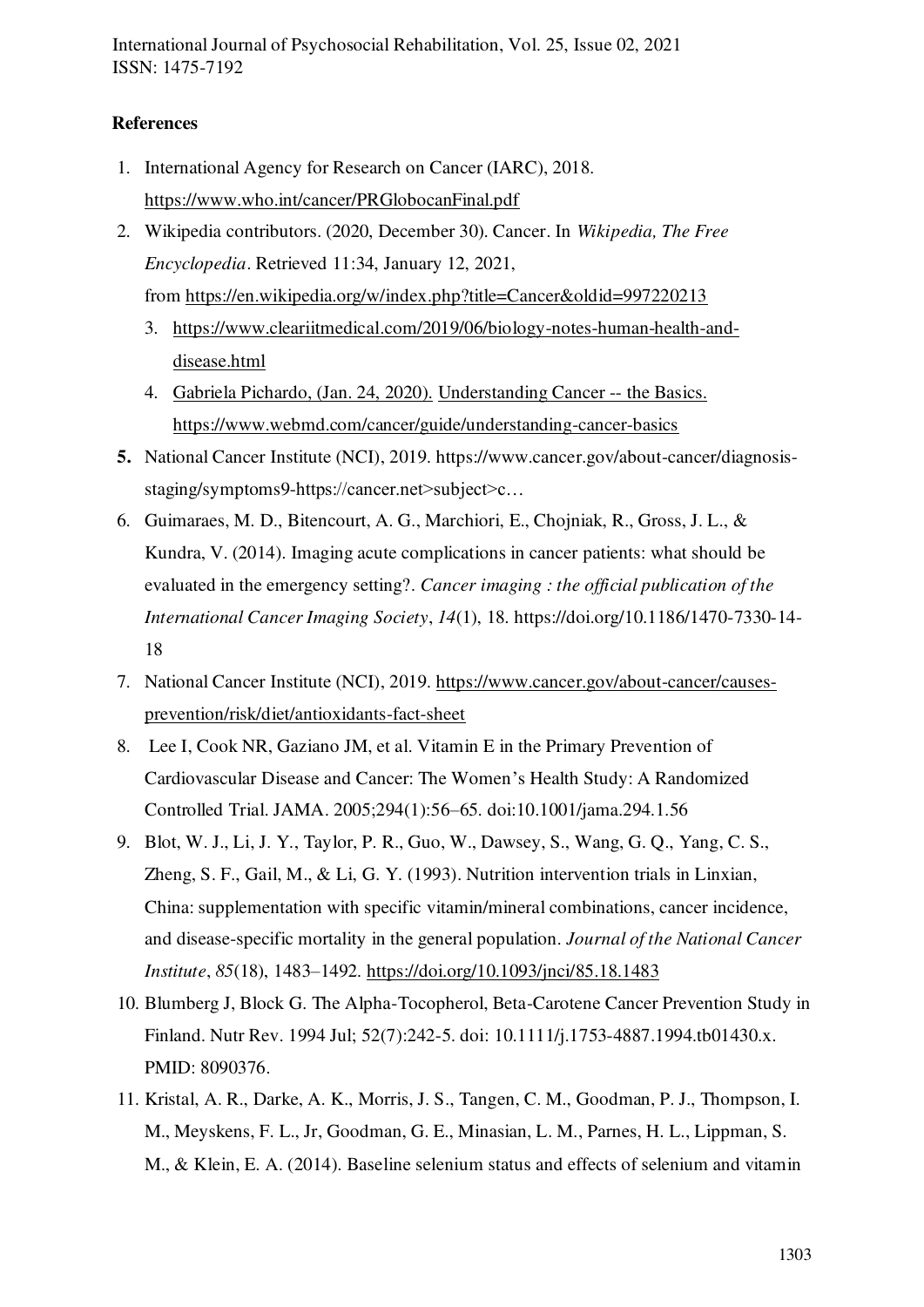e supplementation on prostate cancer risk. Journal of the National Cancer Institute, 106(3), djt456.<https://doi.org/10.1093/jnci/djt456>

12. Wikipedia contributors. (2019, September 29). Selenium and Vitamin E Cancer Prevention Trial. In Wikipedia, The Free Encyclopedia. Retrieved 12:00, January 12, 2021,

from [https://en.wikipedia.org/w/index.php?title=Selenium\\_and\\_Vitamin\\_E\\_Cancer\\_Prev](https://en.wikipedia.org/w/index.php?title=Selenium_and_Vitamin_E_Cancer_Prevention_Trial&oldid=918530705) ention\_Trial&oldid=918530705

- **13.** Dharam J. Kumbhani, 2012. The Physicians' Health Study II PHS II. <https://www.acc.org/latest-in-cardiology/clinical-trials/2012/11/05/11/43/phs-ii-cancer>
- **14.** Alina Bradford , Contributors, (Aug. 25, 2015). Vitamin A: Sources & Benefits. <https://www.livescience.com/51975-vitamin-a.html>
	- 15. YK Joshi, Basics of clinical nutrition II edition, Antioxidants 26/407, New Delhi:Jaypee brothers medical publishers; 2009.
	- 16. B Srilakshmi, Nutrition science, V edition, fat soluble vitamins, Chennai:New age international publishers;2016
	- 17. Debra Rose Wilson, (Jan. 12, 2018). Selenium: What it does and how much you need <https://www.medicalnewstoday.com/articles/287842>
	- 18. YK Joshi, Basics of clinical nutrition II edition, Antioxidants 26/407, New Delhi:Jaypee brothers medical publishers; 2009.
	- 19. Wikipedia contributors. (2020, November 29). Catechin. In Wikipedia, The Free Encyclopedia. Retrieved 12:55, January 12, 2021, from <https://en.wikipedia.org/w/index.php?title=Catechin&oldid=991287583>
	- 20. Debra Rose Wilson, (Oct. 23, 2017). Health benefits and risks of copper <https://www.medicalnewstoday.com/articles/288165>
	- 21. Burri BJ. Beta-cryptoxanthin as a source of vitamin A. J Sci Food Agric. 2015 Jul; 95(9):1786-94. doi: 10.1002/jsfa.6942. Epub 2014 Nov 5. PMID: 25270992.
	- 22. Erik Strand, (July 8, 2003). Flavonoids: Antioxidants Help the Mind [https://www.psychologytoday.com/us/articles/200307/flavonoids-antioxidants-help](https://www.psychologytoday.com/us/articles/200307/flavonoids-antioxidants-help-the-mind)[the-mind](https://www.psychologytoday.com/us/articles/200307/flavonoids-antioxidants-help-the-mind)
	- 23. Joseph Nordqvist, (Dec. 5, 2017). What are the health benefits of zinc <https://www.medicalnewstoday.com/articles/263176>
	- 24. Miadoková E. (2009). Isoflavonoids an overview of their biological activities and potential health benefits. Interdisciplinary toxicology, 2(4), 211–218. <https://doi.org/10.2478/v10102-009-0021-3>